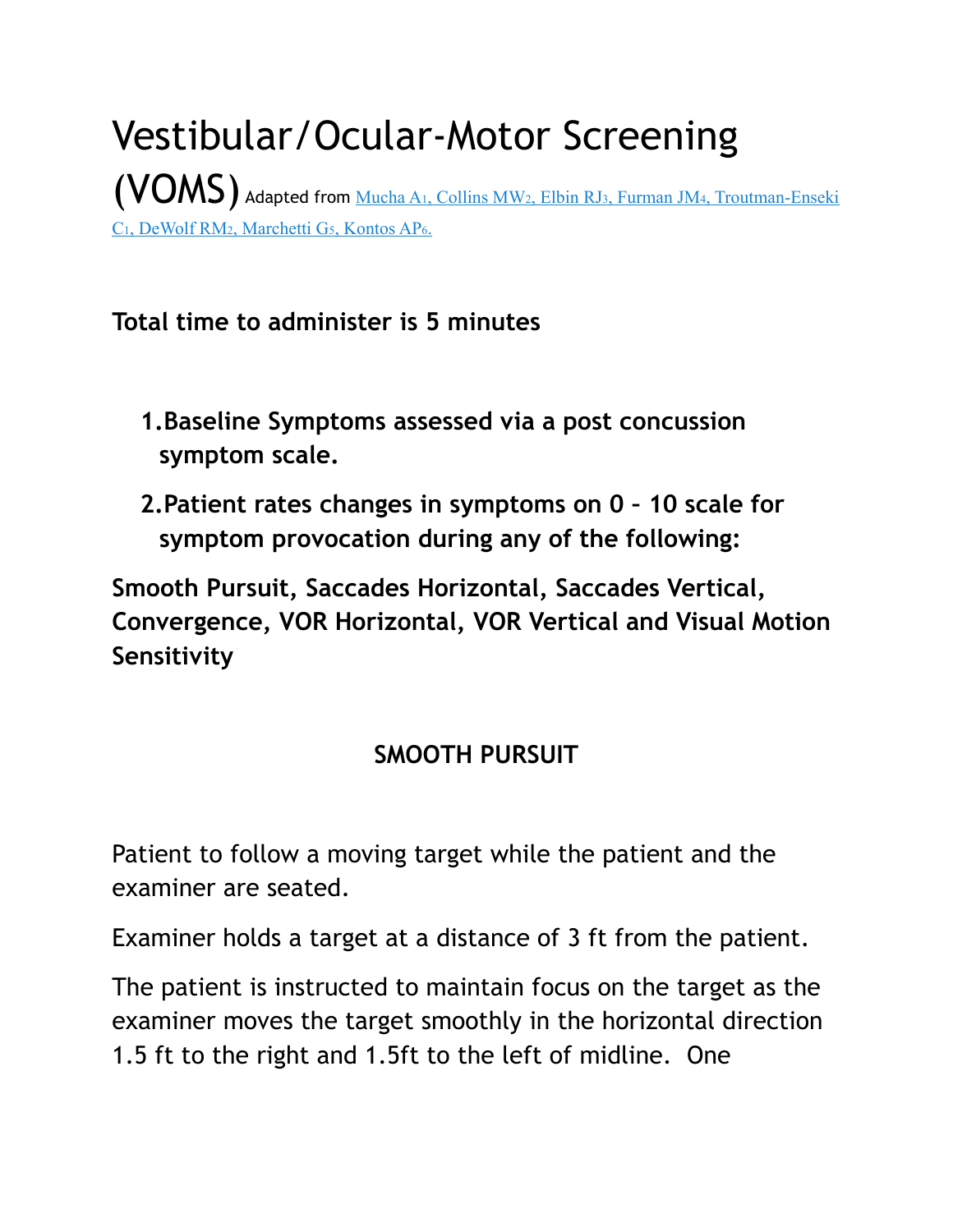repetition is complete when target moves back and forth to the starting position and 2 repetitions are performed.

Horizontal: Target is moved at a rate of 2 seconds for each direction (right to left and left to right).

Vertical: Repeat at the same rate (2 seconds) moving the target vertically 1.5 ft above and 1.5ft below midline for 2 complete repetitions up and down.

*Record: Symptom provocation for Headache, Dizziness, Nausea, Fogginess on a 0-10 scale.*

### **SACCADES**

#### **Horizontal and Vertical**

Patient to follow a target between two points as quickly as possible.

Patient and the examiner are seated.

**Horizontal**: Examiner holds two single points (fingertips/ targets)

Horizontally at a distance of 3 ft from patient and 1.5 ft to the right and 1.5 ft to the left of midline so that the patient must gaze 30 degrees to the left and 30 degrees to the right. Once repetition is complete when the eyes move back and forth to the starting position. 10 repetitions are to be completed.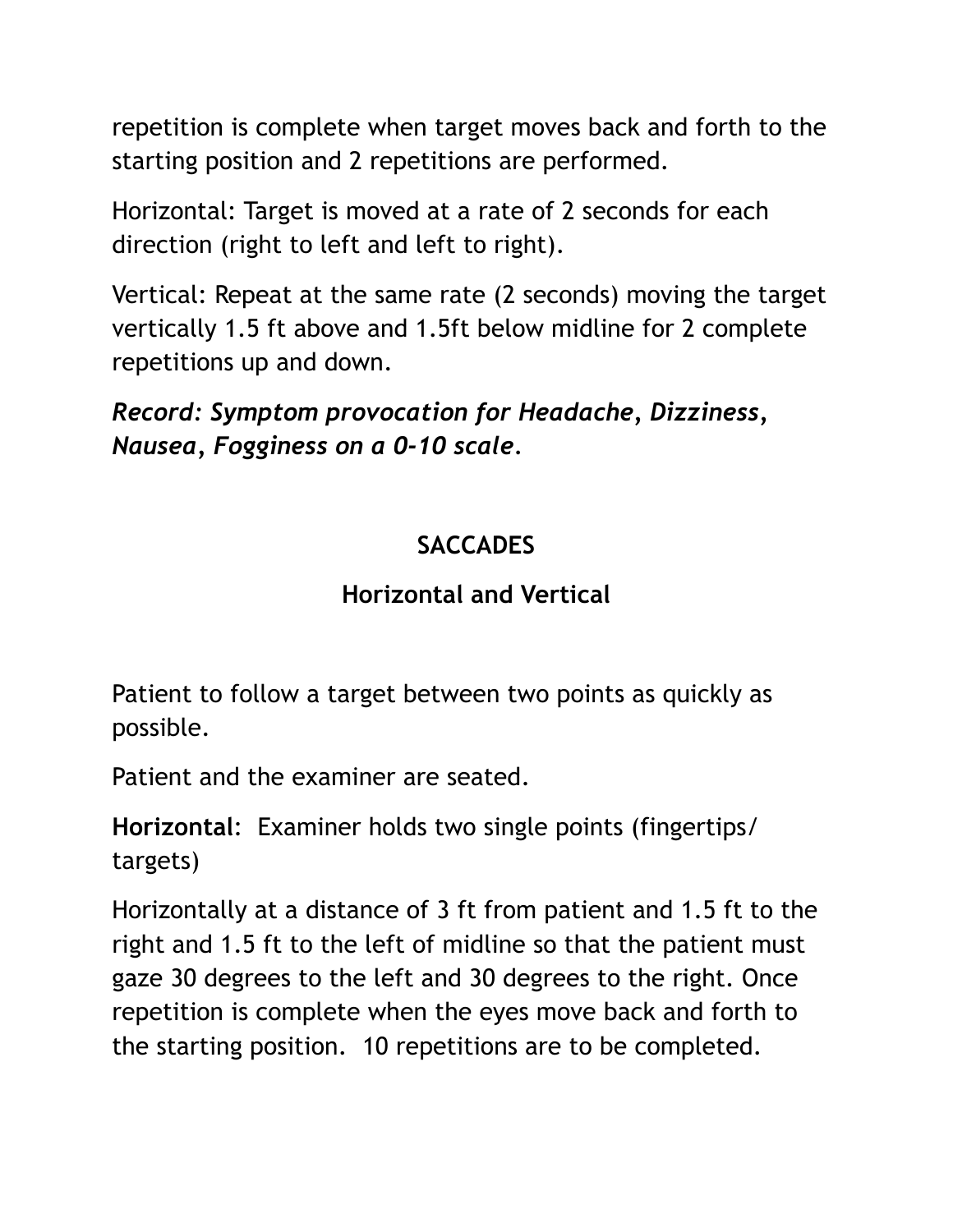**Vertical**: Repeat the test with 2 points held vertically at a distance of 3 ft from the patient and 1.5 ft above and 1.5 ft below midline so that the patient must gaze 30 degrees upward and 30 degrees downward.

*Record for each direction: Headache, Dizziness, Nausea, Fogginess ratings after each test.*

# **NEAR POINT OF CONVERGENCE**

Measure the ability to view a near target without double vision. The patient is seated and wearing corrective lenses (if needed).

Examiner sits in front of the patient and observes their eye movement during this test.

Patient focuses on a small target (approximately 14 font size) at arm's length and slowly brings it toward the tip of their nose. The patient is instructed to stop moving the target when they see two distinct images or when the examiner observes an outward deviation of one eye.

The distance in cm between the target and the tip of the nose is measured and recorded **(ABNORMAL >\_ to 6cm**)

*Repeat 3 times and record measures each time along with the symptom ratings for Headache, Dizziness, Nausea and Fogginess.*

**VESTOBULO-OCULAR REFLEX (VOR)**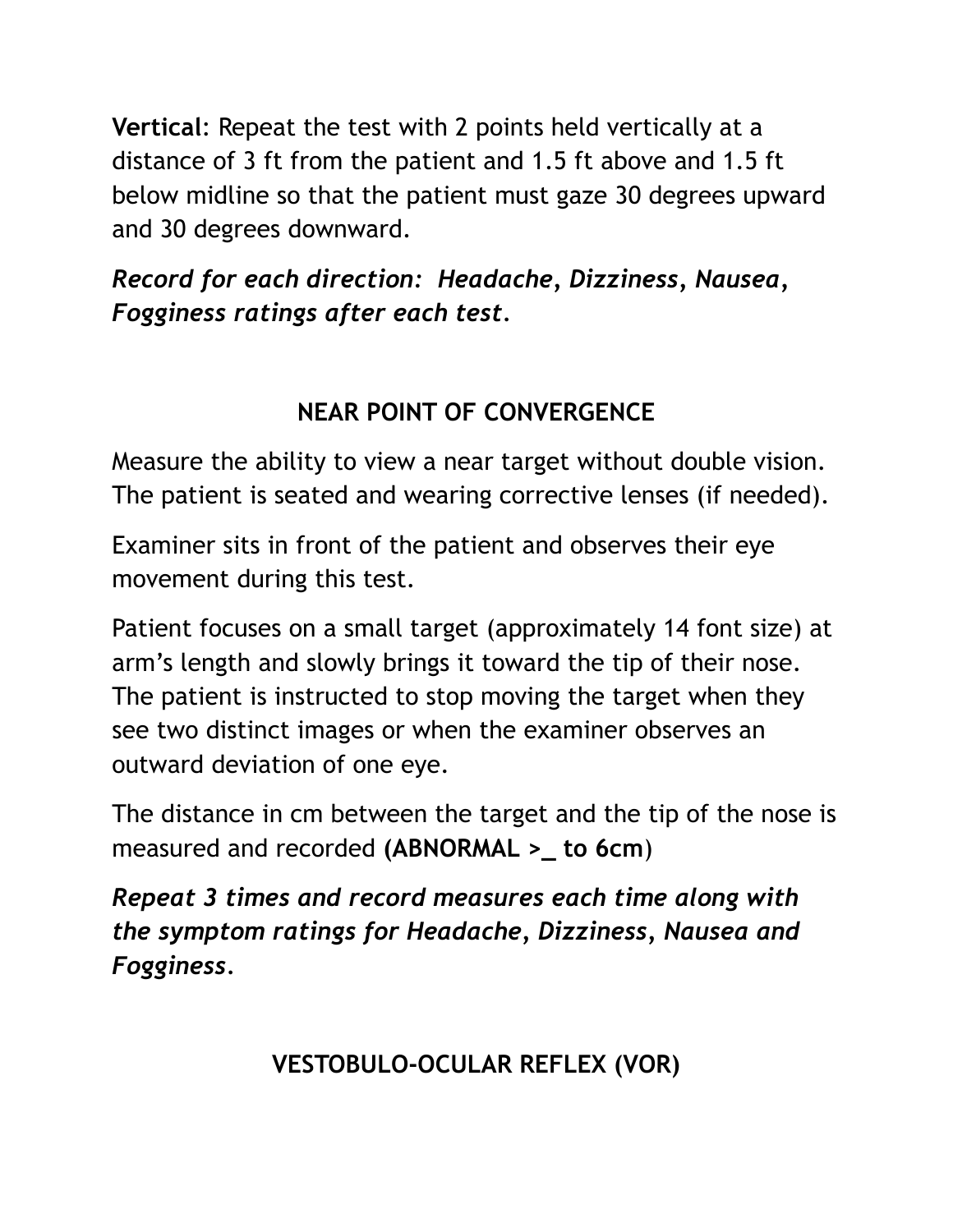### **Horizontal and Vertical**

Assess the ability to stabilize vision as the head moves.

The patient and the examiner is seated. The examiner holds a target of approximately 14 point font size in front of the patient in midline at a distance of 3 ft.

Use a metronome to help with speed at about 180 beats/min.

**Horizontal VOR**: Patient rotates head horizontally and maintains focus on the target.

\*Amplitude of movement is 20 degrees to each side.

\*Perform 10 revolutions.

**Vertical VOR**: Repeated with the patient moving their head vertically.

\*Perform 10 revolutions.

# *Record after each test (Horizontal and Vertical VOR): Headache, Dizziness, Nausea and Fogginess ratings.*

This test had the highest symptom provocation of 61%.

#### **VISUAL MOTION SENSITIVITY**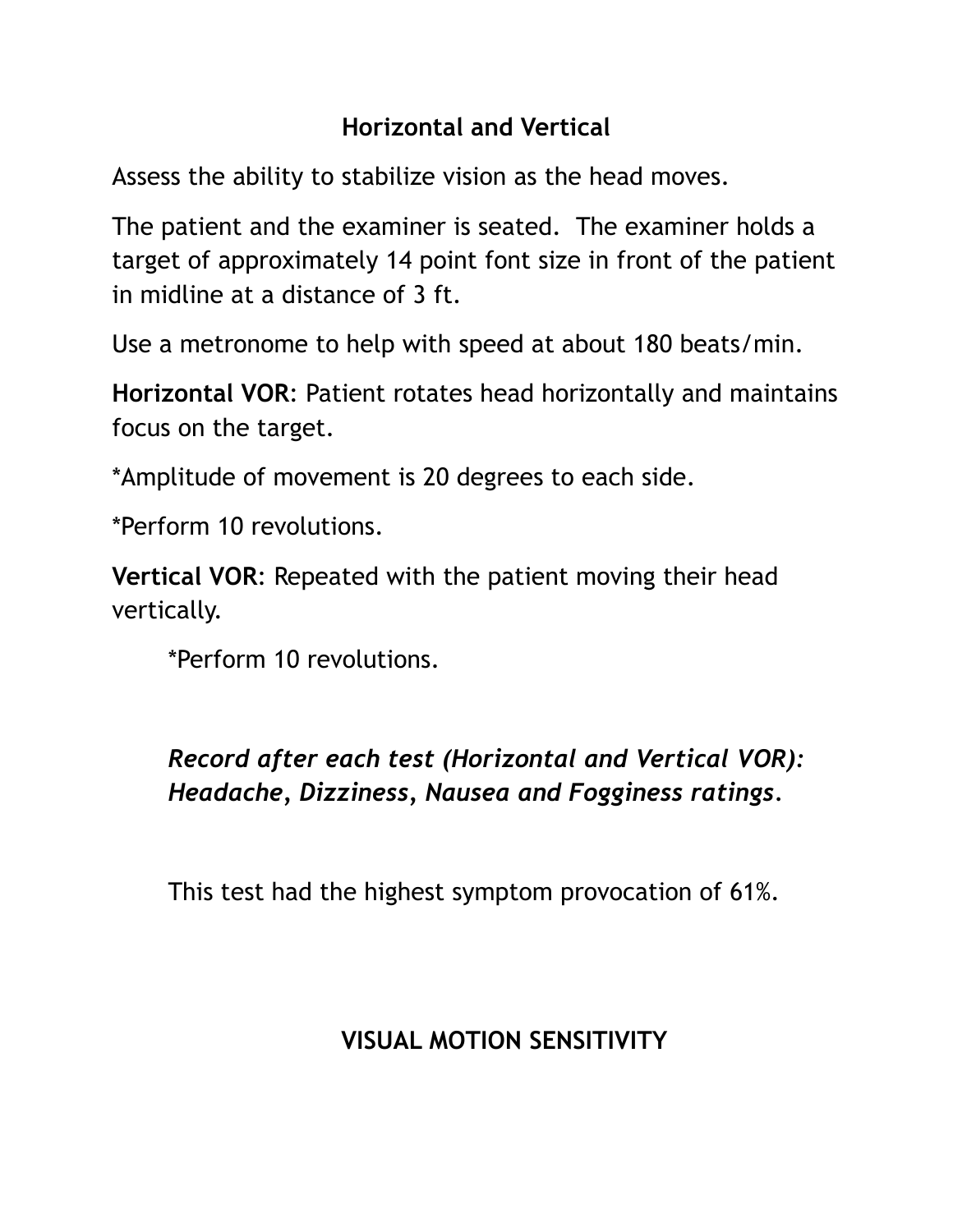Test visual motion sensitivity and the ability to inhibit vestibular –induced eye movements using vision.

Patient stands with feet shoulder width apart, facing a busy area of the clinic/field/court (guard patient appropriately).

Patient holds arm outstretched and focuses on their thumb. Maintaining focus on their thumb, the patient rotates together as a unit, their head, eyes and trunk at an amplitude of 80 degrees to the left and 80 degrees to the right.

Use a metronome to ensure the speed of rotation is maintained at 50 beats/min (one beat in each direction).

5 revolutions: One revolution is from right to left to the starting position is one revolution.

*Record: Headache, Dizziness, Nausea and Fogginess ratings.*